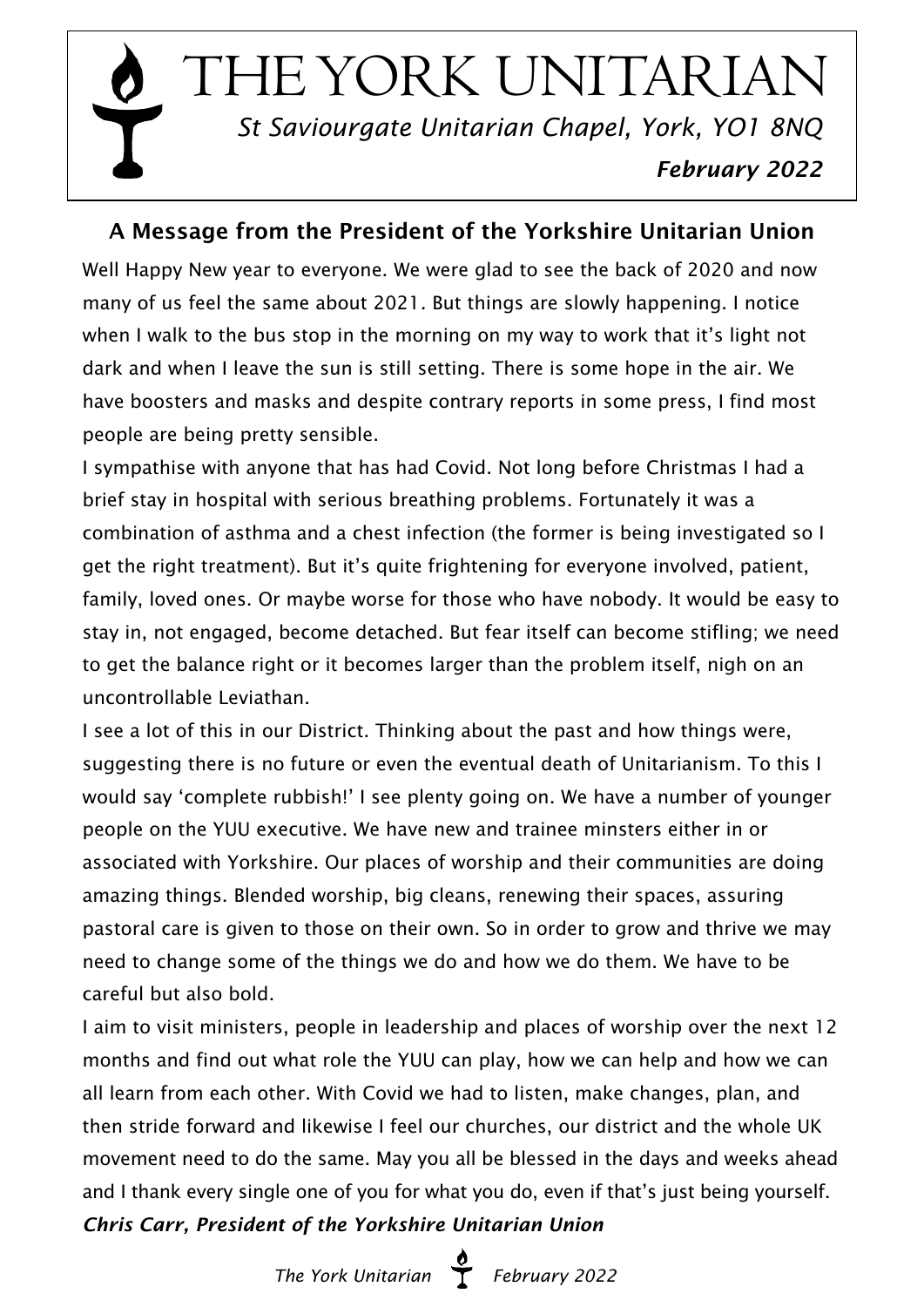#### *From the Minister*

Lately it seems every week brings a new ethical dilemma, most of them variants on the same theme. How much of a risk should we take in order to honour our commitments – to leading worship, opening to the public, or offering refreshments – and when is it better to step back and err on the side of caution, postponing or cancelling events, or replacing face-to-face activities with technological alternatives?

The safe option, of course, is not without its costs. Cancelling events, or postponing them, sometimes repeatedly, leaves us and those we care about more isolated than we'd like. Technology can fill some of the gaps, but even those of us who love playing with tech as much as I do are aware that it doesn't always work as smoothly as we'd like, and while it opens up many opportunities for those whose chances of face-to-face contact are limited, it also limits our possibilities when it comes to the quick, unexpected, impromptu chats which are the lifeblood of any church social event. The thorniest dilemmas are always those that involve a choice, not between right and wrong, but between two competing rights; two deeply held values that unavoidably conflict with each other. As a church and a

congregation, we exist to provide a safe space for people to explore their highest values, but when one of our highest values – human connection – conflicts with that safety, we're faced with a challenging balancing act. Brené Brown defines connection as 'the energy that exists between people when they feel seen, heard and valued; when they can give and receive without judgment; and when they derive sustenance and strength from the relationship.' Obviously we don't have to meet in person to feel connection. Most of us have probably had the experience of feeling closer to someone who's physically distant – a pen pal in another country, or a family member who's moved abroad but whom we chat to regularly on the phone – than to someone nearby. But, equally obviously, it's easier to feel seen and heard, and by extension, valued, when we do meet face to face. The essence of a dilemma is that there are no easy answers and, in a sense, no right answers, because when two answers are both equally right, they're also equally wrong. Sometimes all we can do is let go of the need to 'get it right' and simply do whatever we can in the moment to find and offer sustenance and strength, and let go of judgment, not only of other people, but of ourselves.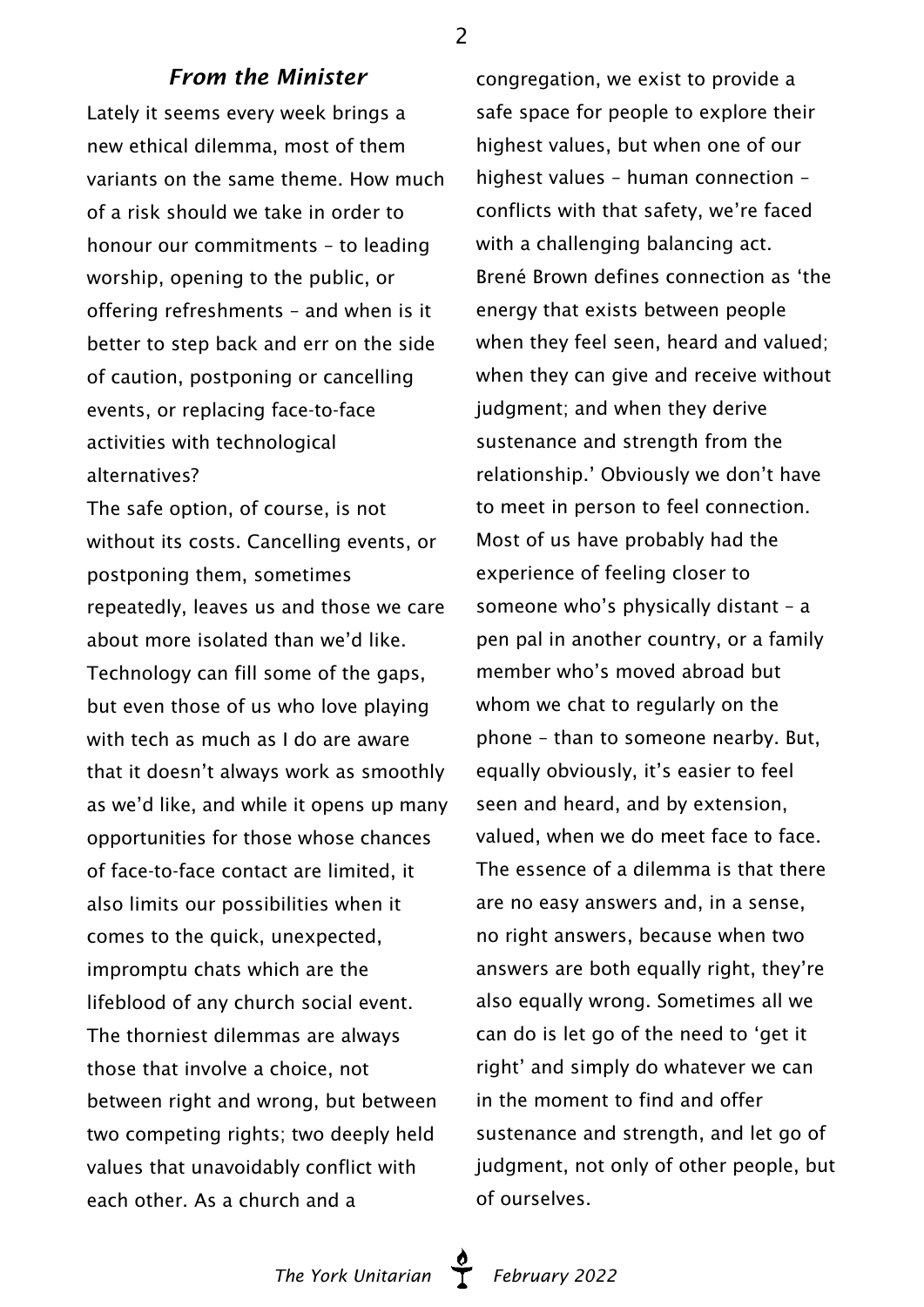### A MONTH OF SUNDAYS at 11am

Sunday 6 February Reverend Stephanie Bisby *We are Gathered* Music by David Hammond

#### Sunday 13 February

David Zucker *Love* Music by Laura Jones

#### Sunday 20 February

Reverend Stephanie Bisby *Laugh and the World Laughs With You* Music by David Hammond

> Sunday 27 February Elizabeth Faiers *Why am I Here?* Music by Nick Morrice

Adie Wilson wishes to thank the Pastoral team and other members for their cards and condolences on the occasion of the sudden death of her beautiful older sister Judith on 15 December. Judith visited the chapel in August 2015, when as a fellow pianist she particularly enjoyed chatting to David Hammond, and also met Myrna Michell, visiting from New Zealand. Judith and Scott did several house exchanges in England, the last being August 2015 in Driffield. Here they are enjoying a day out in the Dales.



Thank You for the Music Thank you to Helen Drewery, who has provided music for our services for many years, including transitioning to

doing so online when the pandemic struck. She writes:

'It was a really lovely surprise when I opened a card of thanks from you all containing a wonderful gift thanking me for playing for so many years.

How time does fly since first coming to the chapel some 18 or so years ago; to play firstly for a wedding and then soon after for regular monthly services.

I have always enjoyed my sessions at the chapel and remember with great fondness the fundraising concert for Nepal for which I wrote music to fit slides. The lunchtime recitals I gave were another highlight and I hope to be invited again at some time in the future to give another.

I also fondly remember Nick Morrice's brilliant play set in York entitled 'The Magic Chalice' for which I composed the incidental music to fit the action. It gave me the inspiration to keep having a go at writing music and hopefully this year I might just manage to start thinking of seeing some of my compositions in print.

There are so many great memories for me and the lovely setting, welcoming company and the super piano have meant so much.'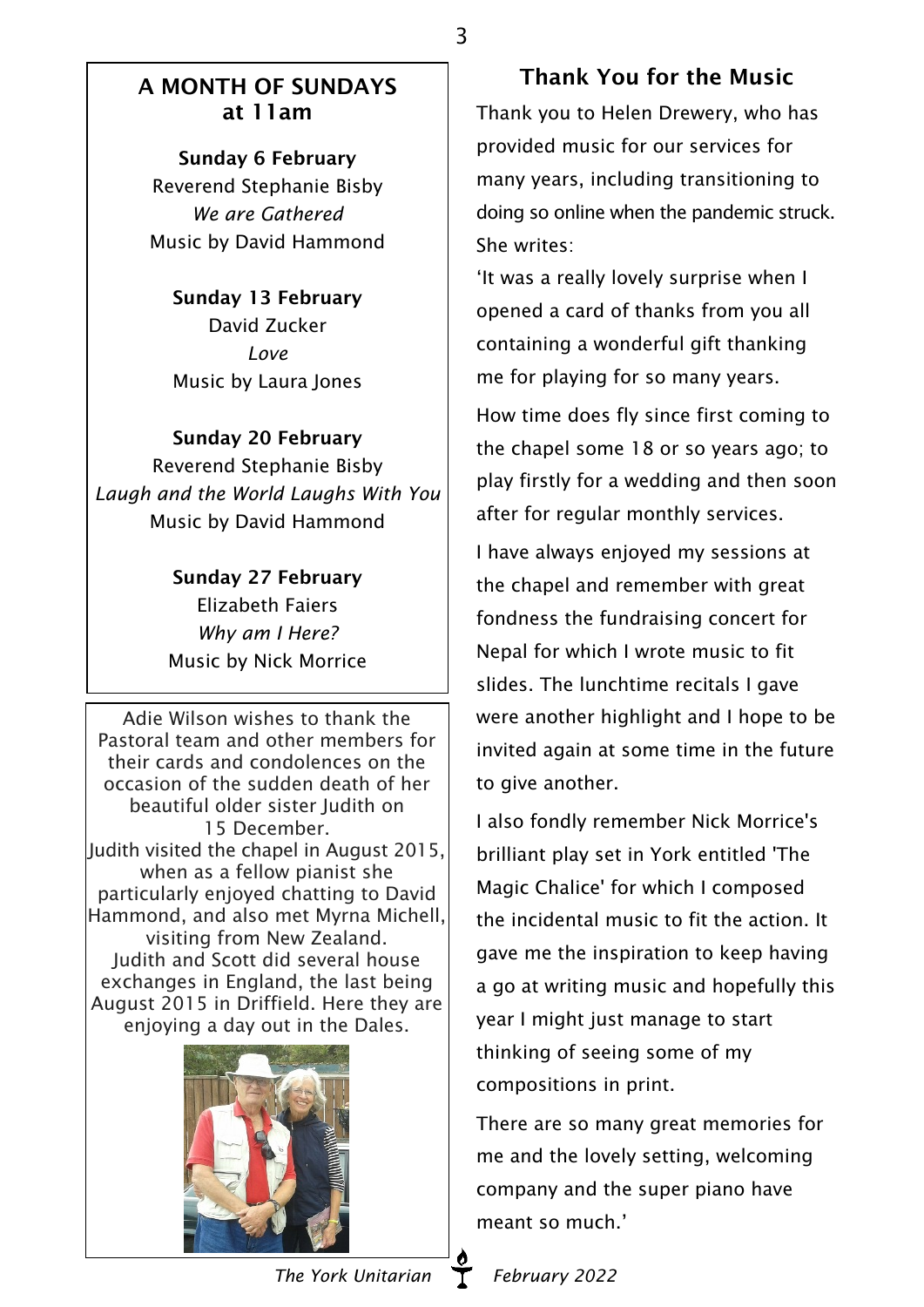# DIARY DATES

4

*Thursdays* at 11am: Meditation. Details from Dee Boyle

*Wednesday 23 February*, 7pm: Poetry group - Winter Sports. Details from Dee *Sunday 27 February:* Committee meeting

*Sunday 27 March:* AGM

*Thursday 31 March*, 2-4pm: A Good Read *Saturday 9 April:* Big Sing

*Saturday 18 June:* York Pride (at which we have a stall)

*Thursday 30 June*, 2-4pm: A Good Read

*Saturday 2-Sunday 3 July:* 350th anniversary celebrations

*Thursday 29 September*, 2-4pm: A Good Read

Let's Share our Good Reads!

What do you think about choosing a book, article or blog post you have read that gripped you and that you would like to share with a small group in chapel?

I'd like to set up a group to do just that. I'm envisioning a combination of Sunday after-sermon coffee and a good read or Desert Island Discs moment (what book would you choose?) It will be an opportunity to invite friends /others into the chapel. It won't be a book club, because we won't all have read the same book, nor will it be restricted to spiritual literature.

I will be writing more about this in next month's newsletter, but this is just to whet your appetite! Provisional dates above. *Meike Dux-Harrap*

# Chapel in the Media

 $\,$ An informative article about our 350th  $\,$ anniversary, illustrated with a photo of members outside Chapel, appeared in *The Press* on 9 January.

([https://www.yorkpress.co.uk/news/19832599.unita](https://www.yorkpress.co.uk/news/19832599.unitarian-church-st-saviourgate-york-mark-350th-anniversary/) [rian-church-st-saviourgate-york-mark-350th-anniver](https://www.yorkpress.co.uk/news/19832599.unitarian-church-st-saviourgate-york-mark-350th-anniversary/)[sary/\)](https://www.yorkpress.co.uk/news/19832599.unitarian-church-st-saviourgate-york-mark-350th-anniversary/) Thanks go to Andrew Hill and Joan Sinanan for the parts they played in this. We will be marking this celebration in Chapel over the weekend of 2 & 3 July.

# About our Library

The chapel has 2 bookshelves containing books and booklets which can be borrowed by chapel members and regular visitors/premises users. The books on the lobby shelves are all either Unitarian publications or about Unitarianism and have a yellow dot. When borrowing a book or booklet, please complete the details in the coloured loans notebook on the hook nearby and, if your name is not on our membership list, please fill in your name legibly and contact details. It is helpful if you also enter the return date when you bring the book back. Most chapel library books are on the shelves in the upper room, and there are also box files with past copies of periodicals e.g. Faith and Freedom on the low shelves under the inner glass window. Books have different coloured dots according to the (rough) classifications which are displayed on the wide window shelf where a black A4 ringbinder is a catalogue of all chapel library books. Please complete the A4 Loans book there for borrowers of books from these shelves. You may have noticed lots of books in shelves by the side door in the main body of the church. These are books collected for our annual fundraising sale at St Crux but are available to anyone at any time for a donation. *Barbara Barnes*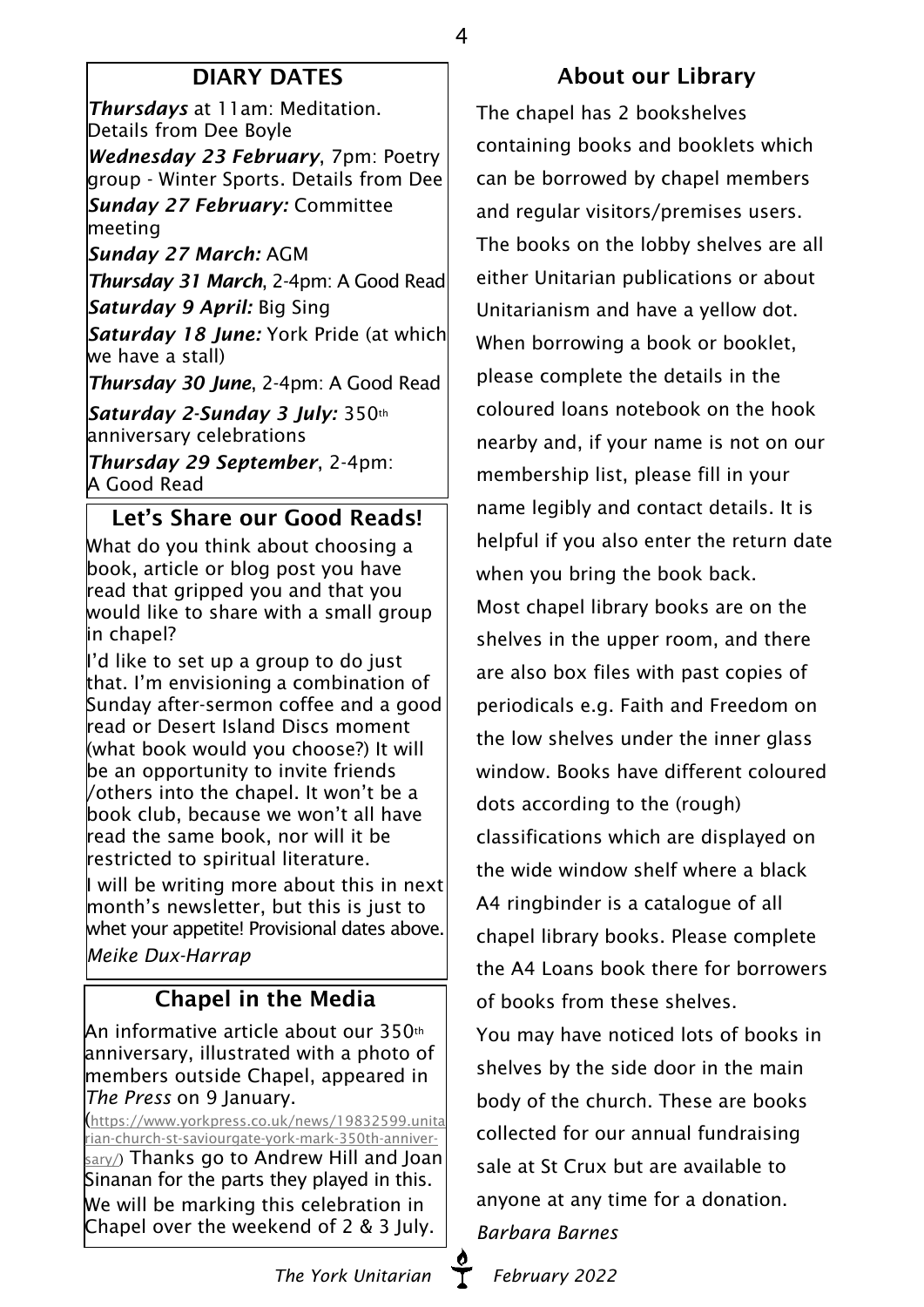## Notes from the Committee Meeting of 23 January

- Apologies from Stephanie Bisby and Joan Sinanan.
- The committee agreed to go ahead with the quote for website development from Devus Design, and to ask Stephanie to be liaison for adding events to the website. Richard Brown will approach the Yorkshire Unitarian Union for a contribution towards costs.
- The COVID situation remains a standing agenda item and we continue to ask people to wear masks while moving around chapel, though after 27 January they can be removed once seated. The right-hand side continues to be reserved for social distancing.
- Hiring charges are to be reviewed, with the aim of simplifying them and making them more uniform. An increase may be required due to rising energy costs.
- The committee continues to consider how best to make use of the space available in chapel. Approval was given for purchasing a printer for the upstairs meeting room, and four stacking armchairs. Accessibility of meeting spaces remains an issue, with proposals including glazing the rear courtyard to turn it into a room, or removing side pews and partitioning space inside the chapel to give a downstairs meeting space.
- The weekend of 2 and 3 July has been selected for the focus of the 350-year celebration. Suggested activities include crafts, choir, cream teas, music and poetry. Volunteers are needed to assist with the working group. Events will be advertised in the local press.
- The committee agreed to take a stall at York Pride on 18 June, so help will be needed on the day. Agreement was also reached to install a bench in rainbow colours outside the chapel.
- The St Crux fundraising event will also go ahead, but limited to the café and sales of books and 'as new' items. No second-hand/bric-a-brac.
- Two representatives are needed to attend the Annual Meetings in Birmingham in April. Richard Brown will attend on behalf of the committee; a further representative from the congregation is needed.
- Finances remain healthy despite significant expenditure. The chapel has raised £1073 for Nepal (with the rice and dahl lunch still outstanding). Total for York Boats still to be tallied.
- A second Big Sing event will be held on 9 April for the 2022 charities. St Nicks is the local charity for the year. The second charity will be to support refugees.
- Meike Dux-Harrap is starting a quarterly 'good read' discussion event. (See article on page 4 of this newsletter.)
- A social event will be held every two months. Dee Boyle agreed to organise the first one.
- An induction service will be arranged for Stephanie Bisby, possibly in conjunction with Bradford. Andrew Hill and Stephanie to liaise.
- Andrew Hill will be standing down from the committee at the AGM.
- David Zucker will bring in candles. Peter will be asked if he has parking vouchers and can get more. Volunteers are needed for the flower rota (as well as the tea and coffee, and greeting, rotas).
- The next committee meeting will be on 27 February. Dee Boyle will provide opening words.
- The AGM will be on 27 March. Please consider standing for committee if you think you could support the work of the Chapel.